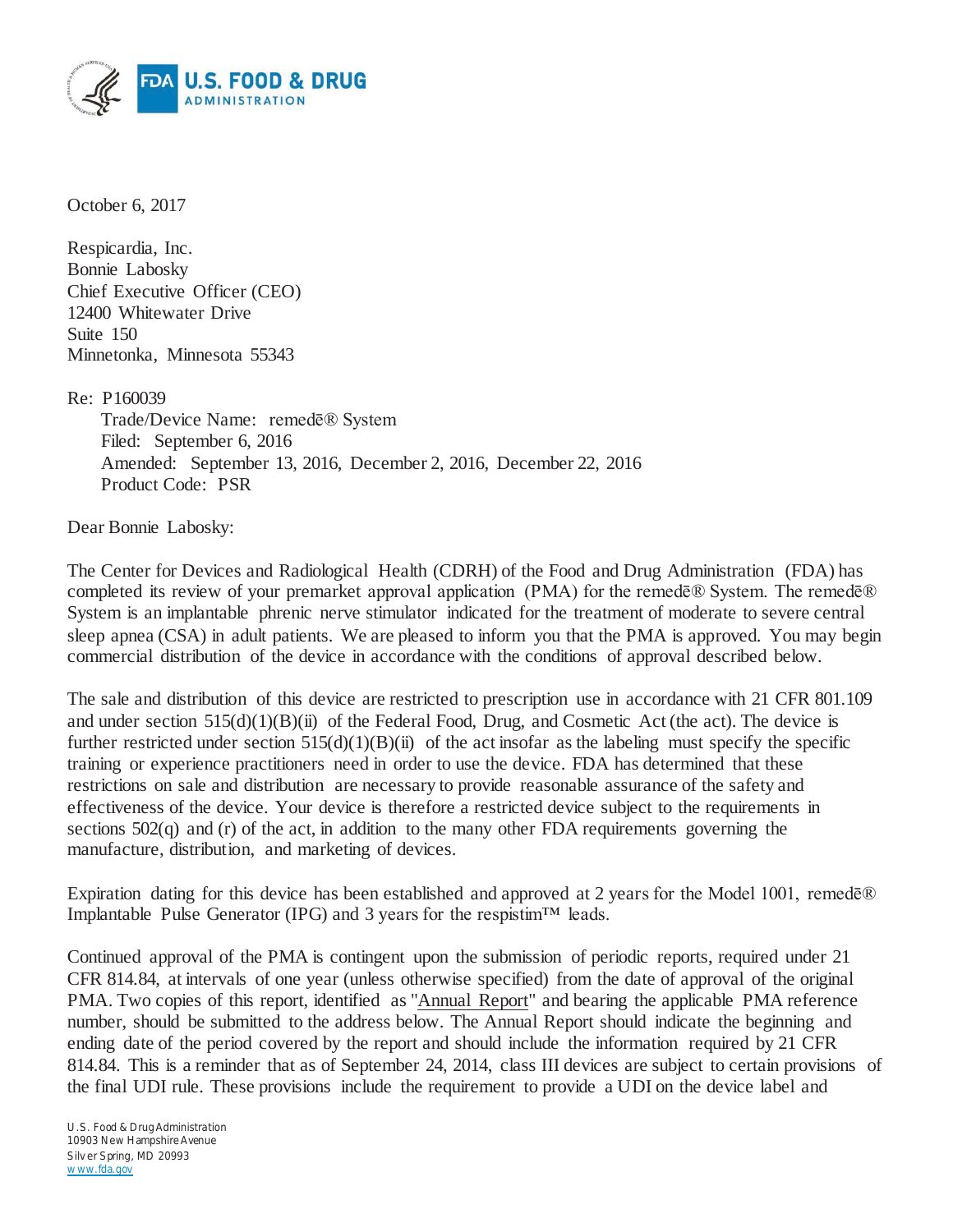packages (21 CFR 801.20), format dates on the device label in accordance with 21 CFR 801.18, and submit data to the Global Unique Device Identification Database (GUDID) (21 CFR 830 Subpart E). Additionally, 21 CFR 814.84 (b)(4) requires PMA annual reports submitted after September 24, 2014, to identify each device identifier currently in use for the subject device, and the device identifiers for devices that have been discontinued since the previous periodic report. It is not necessary to identify any device identifier discontinued prior to December 23, 2013. For more information on these requirements, please see the UDI website, http://www.fda.gov/udi.

In addition to the above, and in order to provide continued reasonable assurance of the safety and effectiveness of the PMA device, the Annual Report must include, separately for each model number (if applicable), the number of devices sold and distributed during the reporting period, including those distributed to distributors. The distribution data will serve as a denominator and provide necessary context for FDA to ascertain the frequency and prevalence of adverse events, as FDA evaluates the continued safety and effectiveness of the device.

In addition to the Annual Report requirements, you must provide the following data in post-approval study (PAS) reports for each PAS listed below. Separate PAS Progress Reports must be submitted for each study every six (6) months during the first two (2) years of the study and annually thereafter, unless otherwise specified by FDA. Two (2) copies of each report, identified as an "ODE Lead PMA Post-Approval Study Report" in accordance with how the study is identified below and bearing the applicable PMA reference number, should be submitted to the address below.

ODE Lead PMA Post-Approval Study *- Prospective, single arm cohort study to evaluate the long-term safety, long-term effectiveness, and survival rate in subjects implanted with the remedē System*: The Office of Device Evaluation (ODE) will have the lead for this clinical study, which was initiated prior to device approval. The remedē System Post Approval Study will be an extended follow-up study of patients enrolled in the premarket trial. It will be a prospective, single arm cohort study to evaluate the long-term safety, longterm effectiveness, and survival rate in subjects implanted with the remedē System under the premarket study. The subjects will be followed 5-years post procedure. All adverse events will be summarized by seriousness, severity, relatedness, and temporal relationship to the procedure and will be analyzed in a descriptive fashion. Safety endpoints will be collected to evaluate survival rate in comparison to historical controls, device-related adverse events and therapy-related adverse events. Effectiveness endpoints will be collected to evaluate: AHI, CAI, OAI, and ESS. Interim analyses will be conducted at three and five years.

Be advised that the failure to conduct any such study in compliance with the good clinical laboratory practices in 21 CFR part 58 (if a non-clinical study subject to part 58) or the institutional review board regulations in 21 CFR part 56 and the informed consent regulations in 21 CFR part 50 (if a clinical study involving human subjects) may be grounds for FDA withdrawal of approval of the PMA.

Be advised that protocol information, interim and final results will be published on the Post Approval Study Webpage http://www.fda.gov/devicepostapproval.

In addition, the results from any post approval study should be included in the labeling as these data become available. Any updated labeling must be submitted to FDA in the form of a PMA Supplement. For more information on post-approval studies, see the FDA guidance document entitled, "Procedures for Handling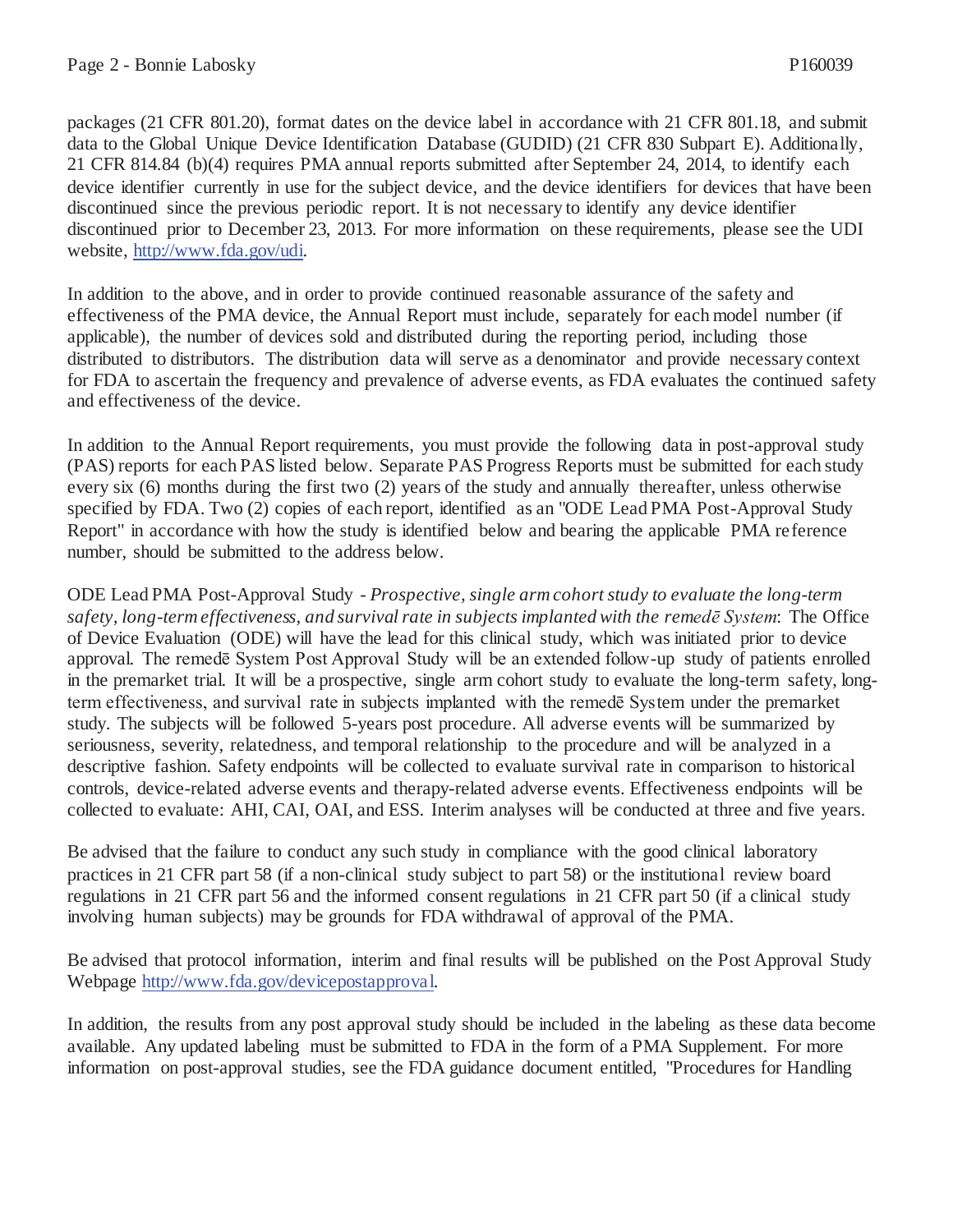## Post-Approval Studies Imposed by PMA Order"

(http://www.fda.gov/MedicalDevices/DeviceRegulationandGuidance/GuidanceDocuments/ucm070974.htm).

Within 30 days of your receipt of this letter, you must submit a PMA supplement that includes a complete protocol of your post-approval study described above. Your PMA supplement should be clearly labeled as an "ODE Lead PMA Post-Approval Study Protocol" as noted above and submitted in triplicate to the address below. Please reference the PMA number above to facilitate processing. If there are multiple protocols being finalized after PMA approval, please submit each protocol as a separate PMA supplement.

Before making any change affecting the safety or effectiveness of the PMA device, you must submit a PMA supplement or an alternate submission (30-day notice) in accordance with 21 CFR 814.39. All PMA supplements and alternate submissions (30-day notice) must comply with the applicable requirements in 21 CFR 814.39. For more information, please refer to the FDA guidance document entitled, "Modifications to Devices Subject to Premarket Approval (PMA) - The PMA Supplement Decision-Making Process" http://www.fda.gov/MedicalDevices/DeviceRegulationandGuidance/GuidanceDocuments/ucm089274.htm.

You are reminded that many FDA requirements govern the manufacture, distribution, and marketing of devices. For example, in accordance with the Medical Device Reporting (MDR) regulation, 21 CFR 803.50 and 21 CFR 803.52, you are required to report adverse events for this device. Manufacturers of medical devices, including in vitro diagnostic devices, are required to report to FDA no later than 30 calendar days after the day they receive or otherwise becomes aware of information, from any source, that reasonably suggests that one of their marketed devices:

- 1. May have caused or contributed to a death or serious injury; or
- 2. Has malfunctioned and such device or similar device marketed by the manufacturer would be likely to cause or contribute to a death or serious injury if the malfunction were to recur.

Additional information on MDR, including how, when, and where to report, is available at http://www.fda.gov/MedicalDevices/Safety/ReportaProblem/default.htm.

In accordance with the recall requirements specified in 21 CFR 806.10, you are required to submit a written report to FDA of any correction or removal of this device initiated by you to: (1) reduce a risk to health posed by the device; or (2) remedy a violation of the act caused by the device which may present a risk to health, with certain exceptions specified in 21 CFR 806.10(a)(2). Additional information on recalls is available at

http://www.fda.gov/Safety/Recalls/IndustryGuidance/default.htm.

CDRH does not evaluate information related to contract liability warranties. We remind you, however, that device labeling must be truthful and not misleading. CDRH will notify the public of its decision to approve your PMA by making available, among other information, a summary of the safety and effectiveness data upon which the approval is based. The information can be found on the FDA CDRH Internet HomePage located at

http://www.fda.gov/MedicalDevices/ProductsandMedicalProcedures/DeviceApprovalsandClearances/PMA Approvals/default.htm. Written requests for this information can also be made to the Food and Drug Administration, Dockets Management Branch, (HFA-305), 5630 Fishers Lane, Rm. 1061, Rockville, MD